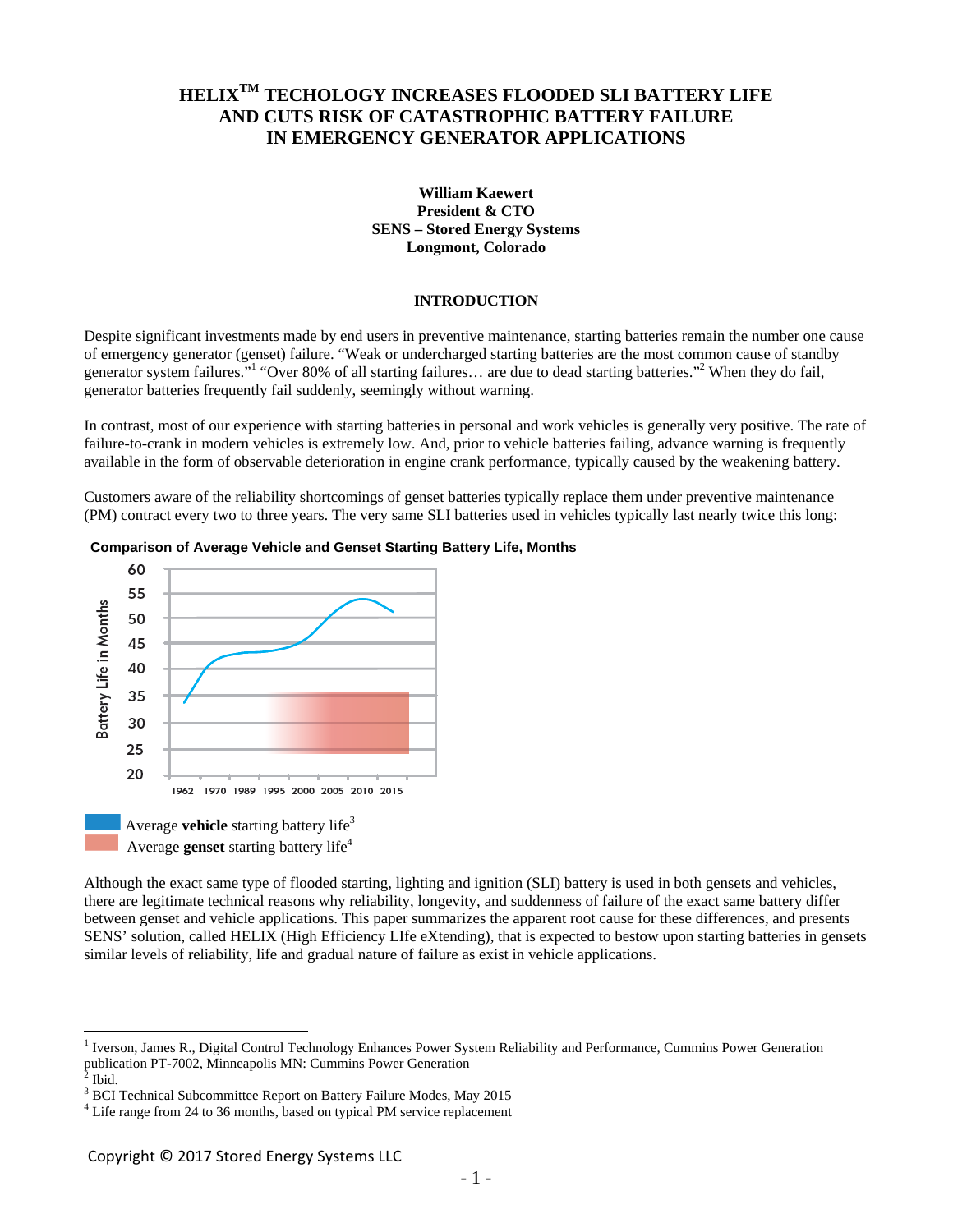Although brief mention is made of AGM (non-flooded) batteries later in the paper, the mechanisms discussed apply exclusively to *flooded* (employing free liquid electrolyte) types of lead-acid SLI batteries that are typically employed to start engines.

## **WHY FLOODED SLI BATTERIES IN GENSET APPLICATIONS FAIL SOONER AND MORE SUDDENLY THAN IN VEHICLE APPLICATIONS**

Even though the batteries perform the identical job of delivering high-rates of current to crank internal combustion engines, the "use model" of batteries employed in gensets is different in one key respect from those employed in vehicles. Batteries used on gensets are charged around the clock, whereas vehicle batteries are charged only intermittently.

Flooded SLI batteries used in genset applications fail sooner and more suddenly than vehicle applications because of a series of very logical assumptions, one of which is incorrect.

*In vehicle applications* the different materials composing batteries tend to fail in a gradual manner at about the same time.<sup>5</sup> This graceful failure mode is not an accident. Battery manufacturers have had decades to optimize SLI battery designs such that batteries *used in vehicles* enjoy a reasonable battery lifespan. All non-value adding cost is eliminated from the battery such that all components of the battery have approximately the same longevity under normal use conditions. The battery works very well *in the application for which it was designed*. The fact that the same batteries don't last as long in genset applications suggests that the difference in use models between gensets and vehicles likely accounts for the difference in battery longevity and suddenness of failure.

One of the basic assumptions made by SLI battery designers is that batteries are charged intermittently. The assumption is logical and reasonable because the majority of vehicles are shut down a large part of each day -- no charging is taking place. Batteries in gensets, however, are on charge around the clock. As we will see, the number of hours a battery is on charge is very relevant to both SLI battery life and the actual failure mechanism.

Gensets employ a battery charging strategy that is very different from vehicle charging. Mandated by the National Electric Code, the National Fire Protection Association and Underwriter's Laboratories, emergency and standby gensets employ static battery chargers that continuously "float" charge the battery. The purpose of this is twofold: to insure that that battery is fully charged at all times, and to power accessory equipment connected to the DC bus such as electrical switchgear and supervisory systems necessary for the generator system to function.

> *The flaw is that telecom and switchgear batteries are purpose-built to be continuously float charged.... SLI batteries, however, are not designed to be float charged, and suffer premature failure when they are.*

The tacit assumptions behind mandating continuous float charging for gensets are as follows.

- Emergency generators are a critical application.
- Float charging is successfully employed in other critical applications such as telecommunications and electrical switchgear.
- Therefore continuous float charging should be employed with genset starting batteries.

Although in hindsight these assumptions seem logical, there is a flaw. The flaw is that telecom and switchgear batteries are purpose-built to be continuously float charged. In contrast, starting batteries are purpose-built only to be *intermittently* charged. Here is why continuous float charging of flooded SLI batteries is a problem.

# **THE PROBLEM WITH CONTINUOUS FLOAT CHARGING FLOODED SLI BATTERIES**

Continuous float charging flooded SLI batteries accelerates the deterioration of polyethylene plate separators to a life shorter than that which battery designers intended. When subjected to continuous float charging, the dominant and earliest failure mode tends to be premature failure of the polyethylene separator. Separator failure typically results in short circuits that prevent the battery from functioning normally. And, because of the large amount of current available in a battery, short circuits are more likely to cause catastrophic (i.e. sudden release of large amounts of energy) battery failure than other types

<sup>5</sup> *BCI Technical Subcommittee Report on Battery Failure Modes*, Davis Knauer, East Penn Manufacturing Company, Presentation at BCI 127<sup>th</sup> PowerMart & Expo, May 2015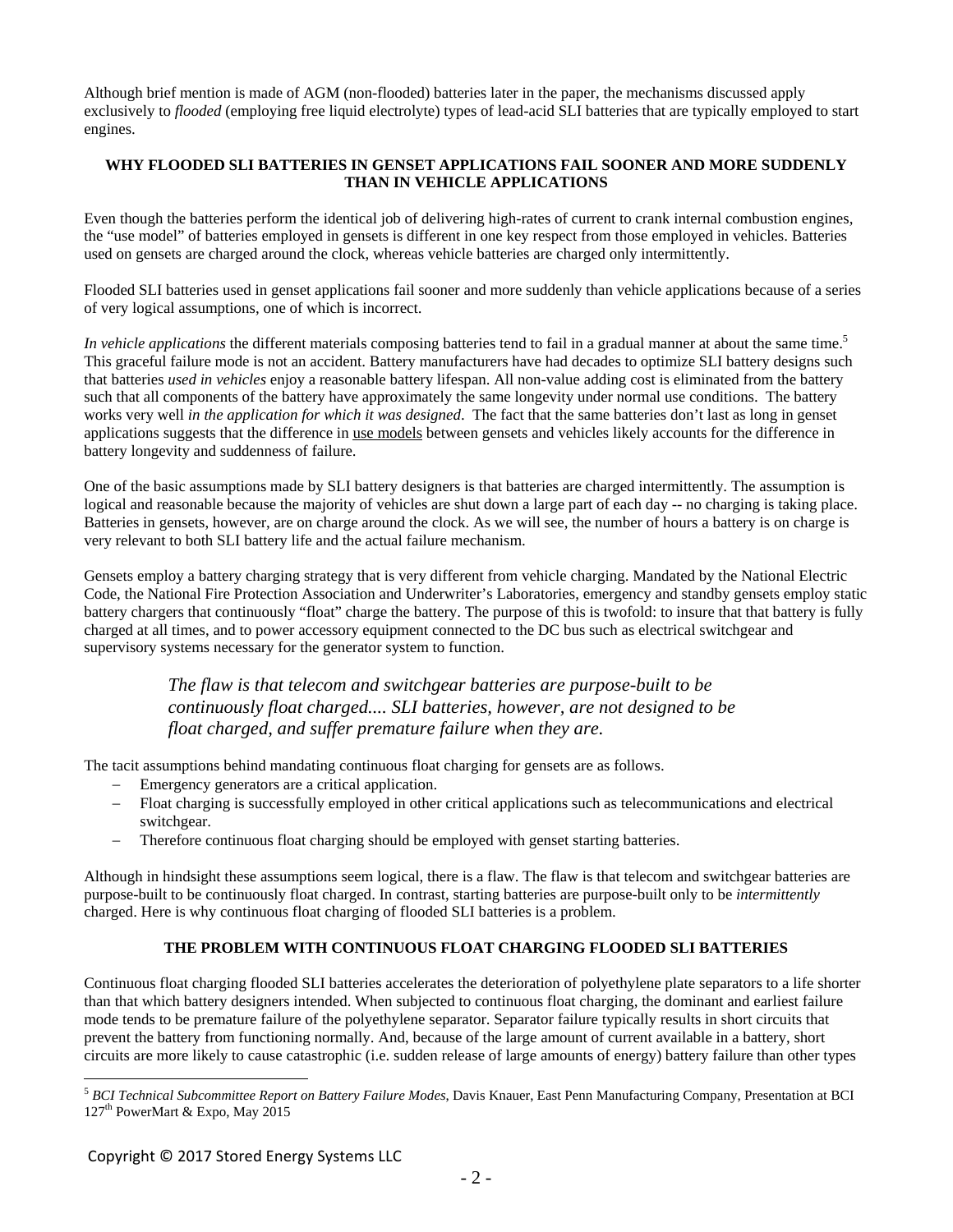of failures. 6 In contrast, in vehicle applications with intermittent charging, nearly all components in the battery tend to fail around the same time.<sup>7</sup>

Battery separators keep apart the positive and negative electrodes of a galvanic cell to prevent short circuit. A separator has to serve over a long period of time to physically separate the electrodes without excessive hindrance to ionic current flows. In the hostile environment of a lead-acid battery, i.e. sulfuric acid and very strong oxidizers such as lead dioxide or nascent oxygen, only a few substances are stable over a long time. These substances include primarily silica, glass fibers, a few salts and a few synthetics. In contrast, all organic separator materials including polyethylene decompose and, via several intermediate steps, oxidize to carbon dioxide and water. In addition to sensitivity to oxidation, solubility and temperature, *the*  amount of electric charge (in particular overcharge) accelerates oxidation. <sup>89</sup>

Emergency generator and diesel fire pump regulations specify continuous float charging of lead-acid batteries. Around-theclock charging greatly exceeds the limited daily charging time anticipated by the batteries' designers. The mandated continuous charging accelerates oxidation of polyethylene separators such that the separator fails before other battery components. SLI batteries used in these applications thus fail sooner, and more catastrophically, than batteries used in the vehicle applications for which they were designed.

It is this mechanism of separator oxidation that appears to account for the relatively shorter life and more sudden failure of genset batteries than the same batteries employed in vehicles.

It must be noted that this polyethylene separator failure mode has yet to be validated by statistically significant laboratory analysis of failed genset batteries. There is no known "junk bin" study differentiating the failure mechanisms of batteries used in gensets from those used in vehicles.

There is another important fact to note. Genset starting batteries account for less than 5% of the total market for SLI batteries used for engine starting. This small market<sup>10</sup> means that there is little incentive for suppliers of SLI batteries to manufacture special genset starting batteries designed to survive continuous float charging. The solution to this problem therefore lies elsewhere.

## **A NEW INTERMITTENT CHARGING ALGORITHM ADDRESSES PREMATURE SLI BATTERY FAILURE**

A new charging algorithm addresses the problems of short genset battery life and sudden battery failure discussed above, while meeting the regulatory needs to deliver non-stop DC power to critical applications.

The principle is simple and straightforward. Emulate the beneficial intermittent vehicle charging regime for which SLI batteries were originally designed, but continue charger operation to support continuous DC loads. This "have your cake and eat it" approach reduces battery charging voltage to just above battery open-circuit voltage for most of the time that the battery would have been on continuous float charge. In this manner the charger remains available to power DC loads, preventing them from discharging the battery. To insure that the battery remains fully charged the charger periodically increases its voltage to insure that the battery remains at full capacity and capability to perform its duties. This arrangement thus emulates the intermittent type of charging that an SLI battery installed in a vehicle would see.

By significantly reducing the duration of separator-damaging float charging voltage, this charge regime reduces the rate at which polyethylene separators suffer oxidation degradation. This improvement in turn reduces the frequency of premature and catastrophic battery failures when SLI batteries are used in genset or firepump applications. Reducing the time that the battery is actively charged also significantly cuts the amount of electrolyte lost due to electrolysis.

<sup>6</sup> *Technical Bulletin: Oxidation Stability*, Daramic Corporation, Undated 7 *BCI Technical Subcommittee Report on Battery Failure Modes*, Davis Knauer, East Penn Manufacturing Company, Presentation at BCI  $127<sup>th</sup>$  PowerMart & Expo, May 2015<br><sup>8</sup> Separators and organics for lead-acid batteries, Werner Bohnstedt, Daramic Corporation, Journal of Power Sources, 29 March 2006

<sup>&</sup>lt;sup>9</sup> BCI Separator Oxidation Testing, James W. Klang, GNB Technologies, Institute of Electrical and Electronic Engineers Journal 0-7803-4098-1/98/, 1998

<sup>&</sup>lt;sup>10</sup> The United States enjoys a new vehicle market of greater than 15 million new cars and trucks annually, and a replacement market of greater than 260 million vehicles. In contrast, there are only a few tens of thousands of new gensets sold each year in the US, and the total US installed base of gensets is around 10 million.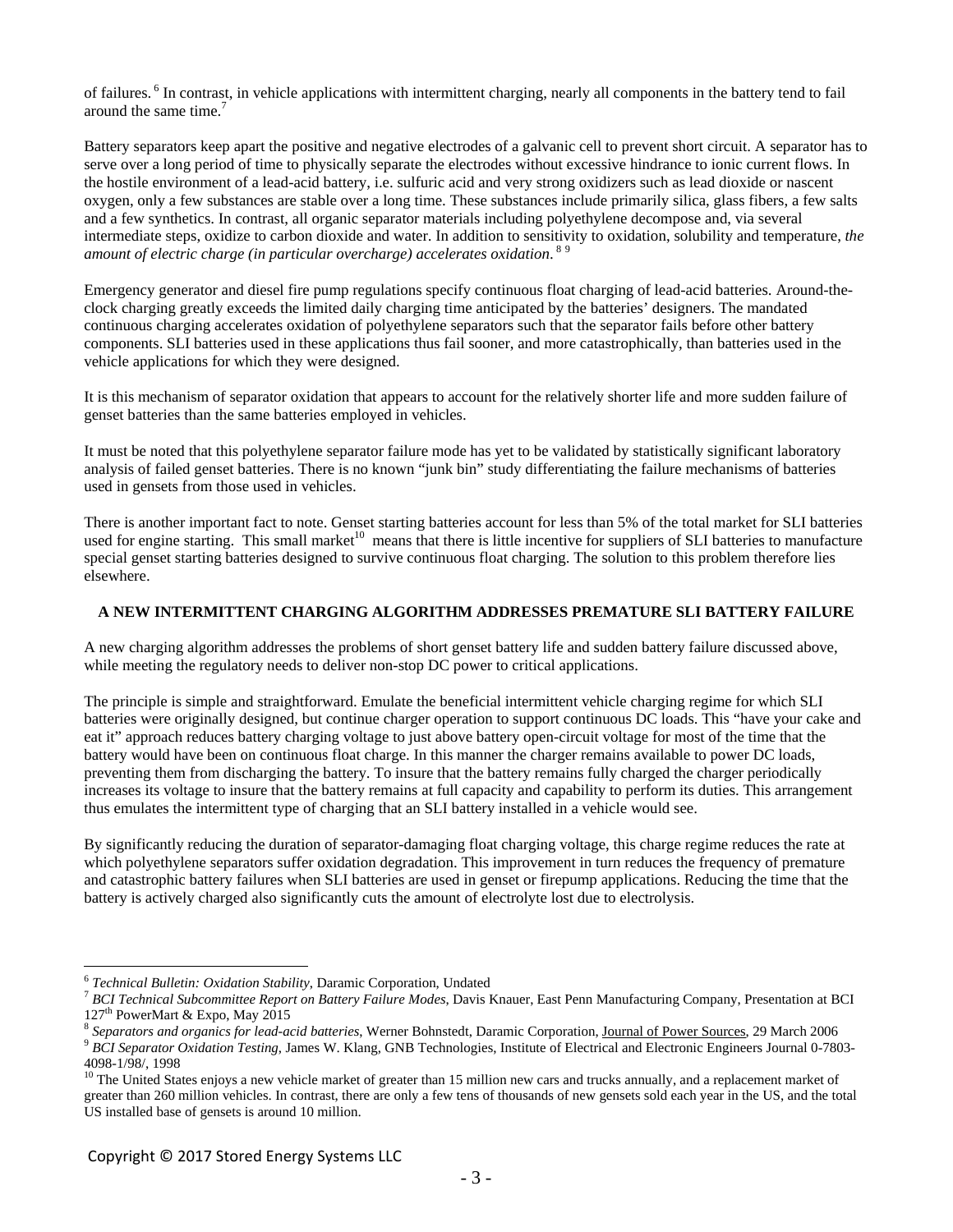Four different charging voltages are employed in the intermittent charging system that is controlled by a microprocessor. Figure 1 and the descriptions below it describe operation.



**FIGURE 1 – INTERMITTENT CHARGING ALGORITHM OPERATION** 

At the start time of zero  $T_0$ , we assume a discharged battery. The charger starts operation in the Boost<sup>11</sup> mode  $V_B$ . The charger maintains  $V_B$  until  $T_2$ , when the charger's controller causes it to shift to the Float<sup>12</sup> mode. Note that the correct duration of the Boost mode is variable, and depends on many factors.<sup>13</sup>

Duration of Float mode at  $V_F$  could be either fixed or variable. The only purpose of Float mode is to fully complete battery recharge. If the battery becomes fully charged during the boost charge there is no need to float charge the battery. Because the battery will spend very little time in Float mode the exact value of the float voltage, which in the case of stationary (not starting) batteries is all-important to battery life, is now of little importance.

When the Float mode ends at  $T_3$  the charger switches to a new mode, referred to here as Eco-float<sup>14</sup> mode,  $V_{EF}$ . The charger remains in Eco-float mode the time  $T_3$  to  $T_4$ , which is measured and governed by the charger's microprocessor.

When the Eco-float timer expires at  $T_4$  the charger switches to another new charging mode called Refresh charge<sup>15</sup>, at voltage  $V_R$ . The charger remains in Refresh mode for a predefined period  $T_4$  to  $T_5$ . At the end of the Refresh time  $T_5$  the charger returns to Eco-float mode.

The alternating cycle of Eco-float to Refresh mode repeats until an AC failure or battery discharge occurs, in which case the charger reverts to  $T_0$ .

The ideal ratio of time the charger operates at the Eco-float voltage versus Refresh voltage varies depending on what the charger designer is attempting to optimize. Closely mimicking vehicle charging, for example, might result in a ratio of Eco-

<sup>&</sup>lt;sup>11</sup> **Boost voltage**, or  $V_B$  is a relatively high charging voltage that is employed for short durations to recharge a partially or fully depleted battery more quickly than would be possible at lower voltages.

<sup>&</sup>lt;sup>12</sup> Float voltage, or V<sub>F</sub> is a voltage value recommended by battery makers for long-term maintenance of a battery at full charge. Commonly recommended for charging of stationary batteries, continuous float charging causes premature damage to the polyethylene separators employed in most flooded SLI batteries.

<sup>&</sup>lt;sup>13</sup> Achieving Both Fast Recharge and Low Risk of Overcharge in Charger-controlled Systems, William Kaewert, Stored Energy Systems LLC, presentation at Battcon 2016

<sup>&</sup>lt;sup>14</sup> **Eco-float voltage**, or  $V_{EF}$  is a new charging voltage slightly higher than battery open circuit voltage. This voltage prolongs the life of polyethylene separators in flooded SLI batteries.

<sup>&</sup>lt;sup>15</sup> Refresh voltage, or  $V_R$  is a charging voltage higher than float. This voltage periodically tops up the battery's capacity such that the battery remains fully charged.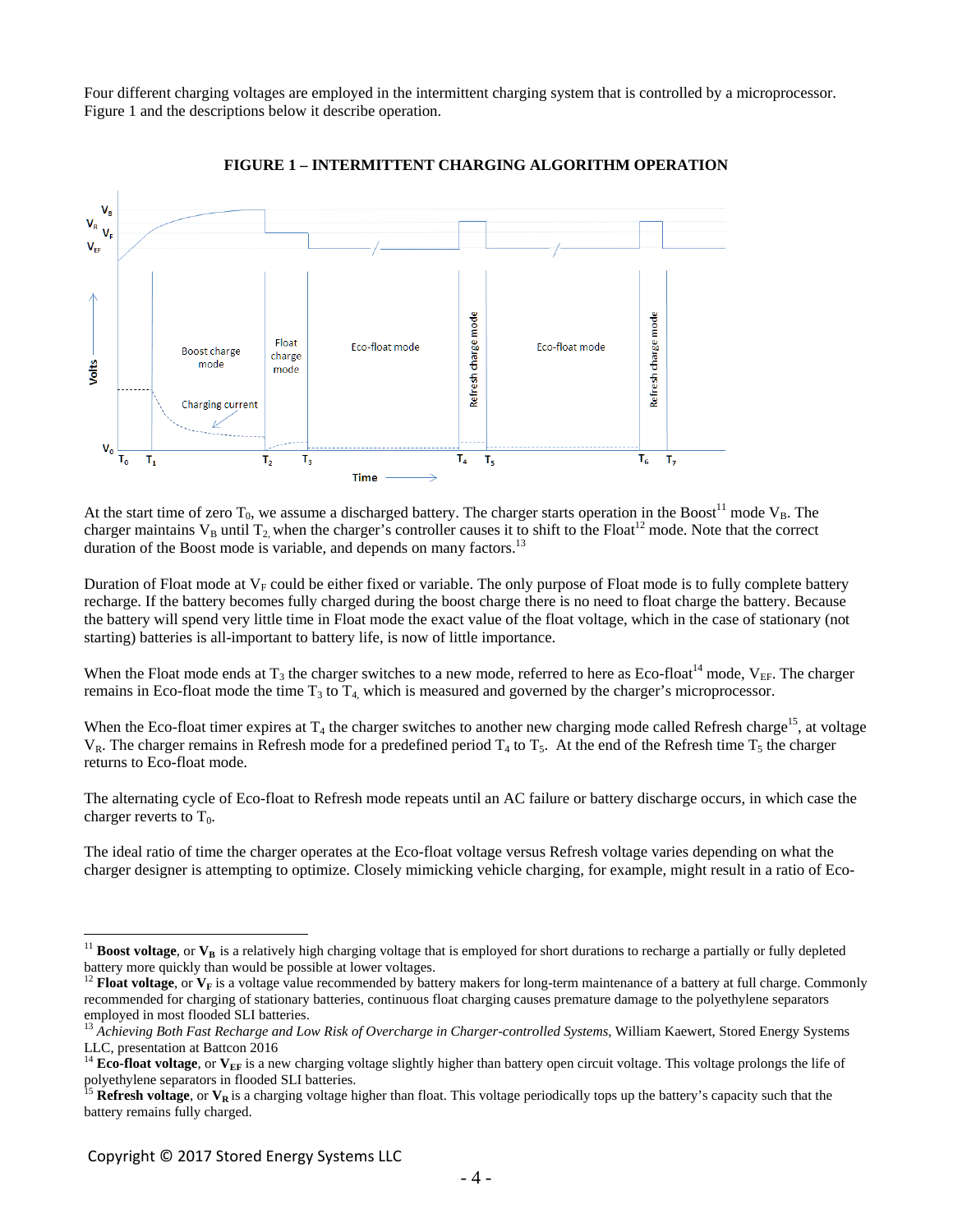float to Refresh hours of somewhere around 18:1, depending on the user's assumptions.<sup>16</sup> Some SLI battery designers indicate that maximum flooded SLI battery life would be achieved using ratios much greater than 18:1. Regardless, both design goals agree that flooded SLI batteries should spend the majority of time at Eco-float voltage versus any other charging voltage, provided that there is regular refreshing charge.

## **WHAT ABOUT AGM TYPE SLI BATTERIES?**

Instead of polyethylene, AGM type SLI batteries typically employ separators made of fiberglass. Because fiberglass does not oxidize like organic polyethylene, float charging at the battery manufacturer's recommended float voltage is not inherently harmful to AGM type SLI batteries. Therefore, the intermittent charging method discussed is unlikely to increase the life of AGM type batteries.

The differing tolerance for float charging between flooded and AGM types of SLI batteries raises a question whether AGM batteries would be *harmed* by the intermittent charging plan presented. The manual for a recently purchased AGM starting battery recommended a relatively low voltage for float applications, and a higher charging voltage when employed for engine starting. Both charging schemes appear to be viable.

Because intermittent charging system presented in this paper substantially emulates vehicle battery charging, and because AGM starting batteries are sold for vehicle starting, it is reasonable to conclude that the method discussed in this paper is acceptable for use with AGM type SLI batteries. Put another way, arguing that this intermittent charge regime harms AGM batteries would be tantamount to declaring that AGM SLI batteries are inherently unsuited for engine starting duty either in gensets or vehicles.

From this we reach the conclusion that this intermittent charging system clearly benefits flooded types of SLI batteries, but will not harm AGM type starting batteries any more than installing them in a vehicle would.

#### **IF INTERMITTENT CHARGING IS GOOD, WHY IS FLOAT CHARGING SPECIFIED BY THE BATTERY MANUFACTURER?**

Some makers of SLI batteries provide recommendations on how to float charge their products. Such recommendations conflict with the intermittent charging regime discussed here. The likely explanations for this conflict are as follows:

- Although SLI batteries were never designed for float charging, battery manufacturers needed to provide *some* sort of guidance to the group of customers including genset suppliers that are required by regulatory authorities to float charge the battery;
- That in the cases where battery makers recommend float charging flooded SLI batteries that this is done solely to satisfy customer demands for float charging guidance;
- That the apparent lack of teardown analysis differentiating genset batteries from vehicle batteries has kept battery manufacturers from thoroughly understanding why the same batteries live shorter useful lives in gensets than in vehicles;
- The lack of understanding of these mechanisms has until now inhibited the development of battery charger technology that could meet the various competing requirements of battery performance, longevity and regulatory compliance.

## **SUITABILITY OF COMPETING CHARGING SOLUTIONS IN GENSET APPLICATIONS**

Float-type battery chargers: Float-type battery chargers, including those with "multi-rate" float and boost charging modes even when the chargers are adjusted to the battery manufacturer's specified charging voltage value - cannot solve the separator oxidation problem. This is because the requirement to operate continuously in the float mode is the root cause of polyethylene separator failure. Float-type battery chargers therefore contribute to, rather than solve the problem of premature separator failure.

On/off type battery chargers: One potential solution for emulating automotive duty would be to apply the crude battery charger regulation technique of on/off charging. This technique regulates the charger's output by turning the charger full on

 $^{16}$  18:1 is arbitrary number that assumes a starting battery is employed in a car that is driven 15,000 miles/year at an average speed of 30 mph. This is 500 hours of charging time per year. The ratio of 8760 total hours in a year to 500 charging hours is just under 18:1.